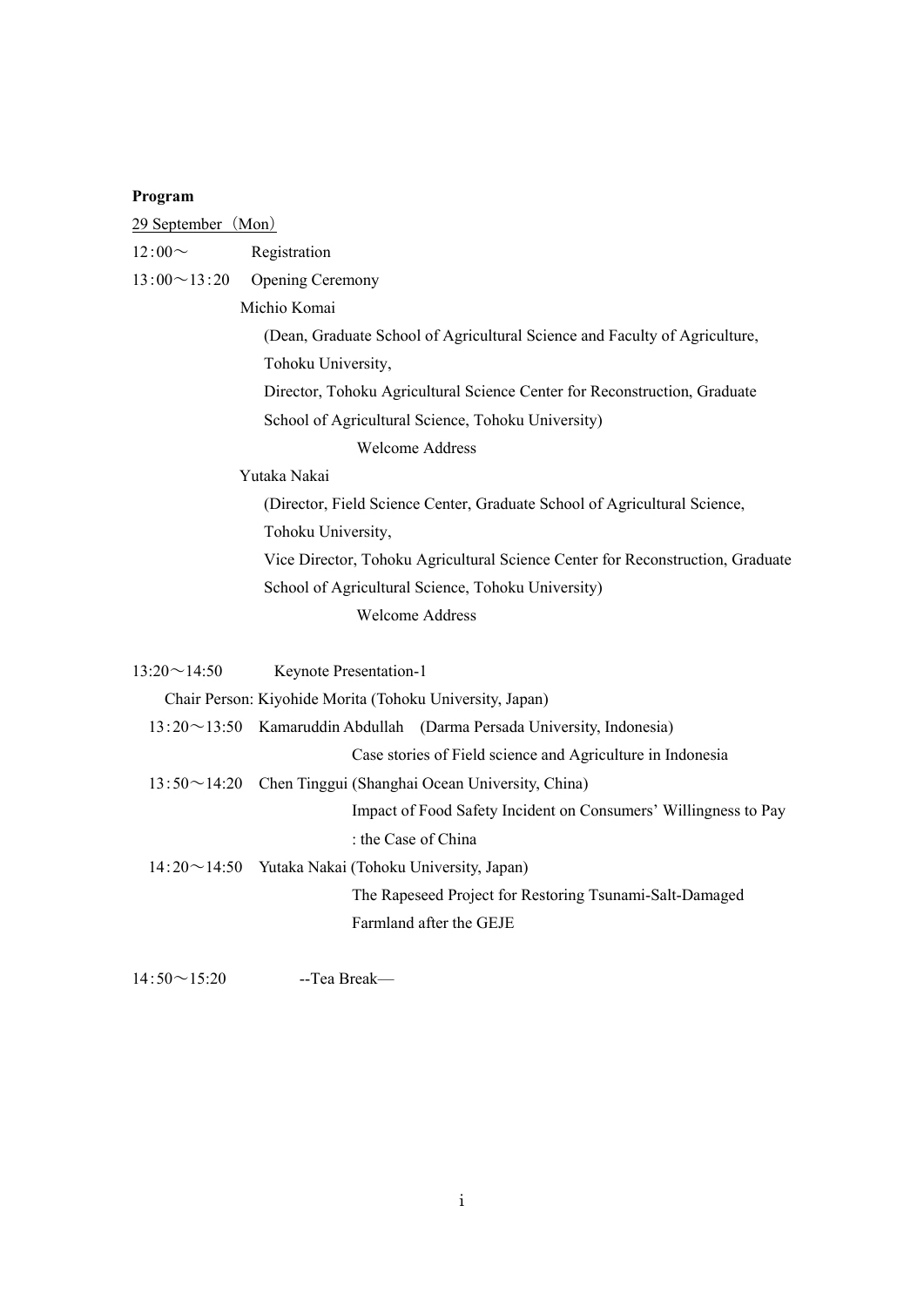| $15:20 \sim 15:40$ | <b>Young Scientist Presentation</b>                                                                |
|--------------------|----------------------------------------------------------------------------------------------------|
|                    | Chair Person: Michiaki Omura (Tohoku University, Japan)                                            |
|                    | 15:20~15:40 Jia Lei (Tohoku University, Japan)                                                     |
|                    | A Brief Summary of Development of Farmer Cooperatives in                                           |
|                    | China                                                                                              |
| $15.40 \sim 16.40$ | Keynote Presentation-2                                                                             |
|                    | Chair Person: Michiaki Omura (Tohoku University, Japan)                                            |
|                    | $15:40 \sim 16:10$ Daisuke Kunii (Policy Research Institute, Ministry of Agriculture, Forestry and |
|                    | Fisheries, Japan)                                                                                  |
|                    | Multi-Dimensional Assessment of Resource, Environment and                                          |
|                    | Economy of Biomass Use - A Case Study of Firewood Use in                                           |
|                    | Households in Nishiwaga-                                                                           |
| $16:10 \sim 16.40$ | Magaly Koch (Boston University, Boston, USA)                                                       |
|                    | Spectral and Thermal Mapping of Desert Surface Sediments                                           |
|                    |                                                                                                    |

17:20~ Reception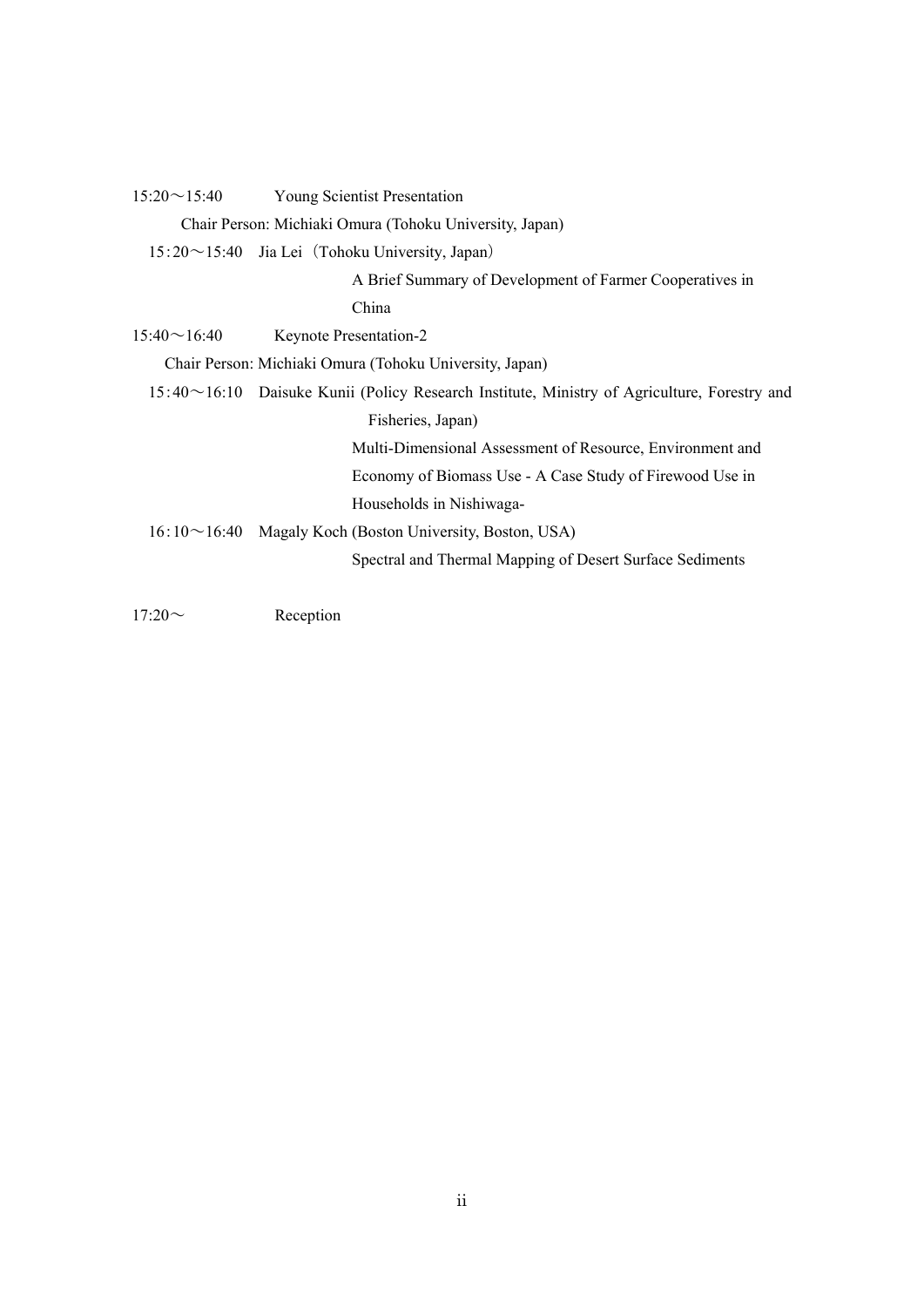## 30 September (Tue)

| $9:30^{\sim}$  | Registration                                                                                                                                      |
|----------------|---------------------------------------------------------------------------------------------------------------------------------------------------|
|                | Poster Presentation<br>$10:00 \sim 11:20$                                                                                                         |
|                | Chair Person: Chinatsu Yonezawa (Tohoku University, Japan)                                                                                        |
| P <sub>1</sub> | Naoto Kuroiwa <sup>1</sup> , Yui Sato <sup>1</sup> , Mizuki Akamatsu <sup>1</sup> and Michiaki Omura <sup>1</sup>                                 |
|                | ( <sup>1</sup> Tohoku University, Japan)                                                                                                          |
|                | Study on Use of Small Multi-Copter (UAV) in Agriculture                                                                                           |
| P <sub>2</sub> | Teruhiko Hoshino <sup>1</sup> , Toru Uno <sup>1</sup> , Ryosuke Tajima <sup>1</sup> , Toyoaki Ito <sup>1</sup> and Masanori Saito <sup>1</sup>    |
|                | ( <sup>1</sup> Tohoku University, Japan)                                                                                                          |
|                | Vertical Distribution of Radiocesium in Pasture Soils after Pasture                                                                               |
|                | Renovation                                                                                                                                        |
| P <sub>3</sub> | Elmer G. Bautista <sup>1</sup> and Masanori Saito <sup>2</sup>                                                                                    |
|                | ( <sup>1</sup> Philippine Rice Research Institute (PhilRice), Philippines, <sup>2</sup> Tohoku University, Japan)                                 |
|                | Greenhouse Gas Emission of Rice Production System in the Philippines                                                                              |
|                | based on Life Cycle Inventory Analysis                                                                                                            |
| P <sub>4</sub> | Kenji Takisawa <sup>1</sup> , Gen Yoshida <sup>2</sup> , Chika Tada <sup>1</sup> , Yutaka Nakai <sup>1</sup> and Yasuhiro Fukuda <sup>1</sup>     |
|                | ( <sup>1</sup> Tohoku University, Japan, <sup>2</sup> Research Institute of Environment, Agriculture and Fisheries,                               |
|                | Japan)                                                                                                                                            |
|                | Energy Production from Fish Waste in Large-scale Anaerobic Digestion                                                                              |
| P <sub>5</sub> | Moe Takada <sup>1</sup> , Chika Tada <sup>1</sup> , Yu Yoshihara <sup>1</sup> , Yasuhiro Fukuda <sup>1</sup> , Tuner Baldan <sup>2</sup> and      |
|                | Yutaka Nakai <sup>1</sup> ( <sup>1</sup> Tohoku University, Japan, <sup>2</sup> Mongolian State University of Agriculture,                        |
|                | Mongolia)                                                                                                                                         |
|                | Escherichia Coli in Tuul River, Mongolia                                                                                                          |
| P <sub>6</sub> | Yumi Mori <sup>1</sup> , Fuyumi Tojo <sup>2</sup> , Yasuhiro Fukuda <sup>1</sup> , Chika Tada <sup>1</sup> and Yutaka Nakai <sup>1</sup>          |
|                | ( <sup>1</sup> Tohoku University, Japan, <sup>2</sup> Akita Prefectural University, Japan)                                                        |
|                | Enrichment and Characterization of an Ammonia-Oxidizing Archaeon of                                                                               |
|                | Moderate Thermophilic Taumarchaeotal Group I.1a From Cattle Manure                                                                                |
|                | Compost                                                                                                                                           |
| P7             | Yasunori Baba <sup>1,2</sup> , Chika Tada <sup>1</sup> , Yasuhiro Fukuda <sup>1</sup> , Masanori Saito <sup>1</sup> and Yutaka Nakai <sup>1</sup> |
|                | $(^1$ Tohoku University, Japan, $^2$ Japanese Society for the Promotion of Science)                                                               |
|                | Methane Production Using Cattle Rumen Fluids and Its Application to                                                                               |
|                | Reduce Volume of Radiation-Polluted Biomass                                                                                                       |
| P8             | Masami Nanzyo <sup>1</sup> ( <sup>1</sup> Tohoku University, Japan)                                                                               |
|                | Fundamentals to Improve Phosphorus Cycle in Soil-Plant Systems                                                                                    |